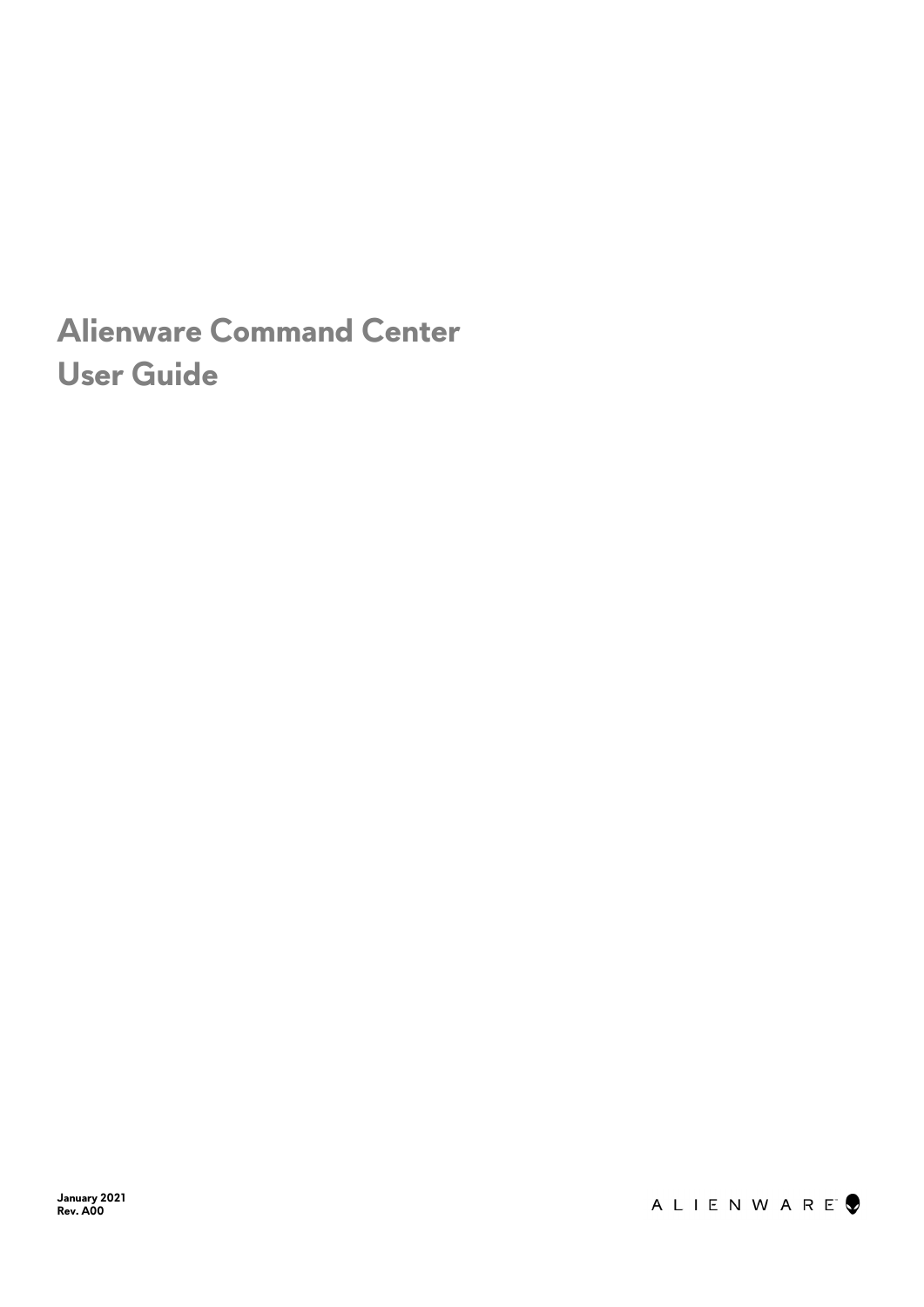#### **Notes, cautions, and warnings**

**NOTE:** A NOTE indicates important information that helps you make better use of your product.

 $\bigtriangleup$  CAUTION: A CAUTION indicates either potential damage to hardware or loss of data and tells you how to avoid the **problem.**

**WARNING: A WARNING indicates a potential for property damage, personal injury, or death.**

**© 2018 Dell Inc. or its subsidiaries. All rights reserved.** Dell, EMC, and other trademarks are trademarks of Dell Inc. or its subsidiaries. Other trademarks may be trademarks of their respective owners.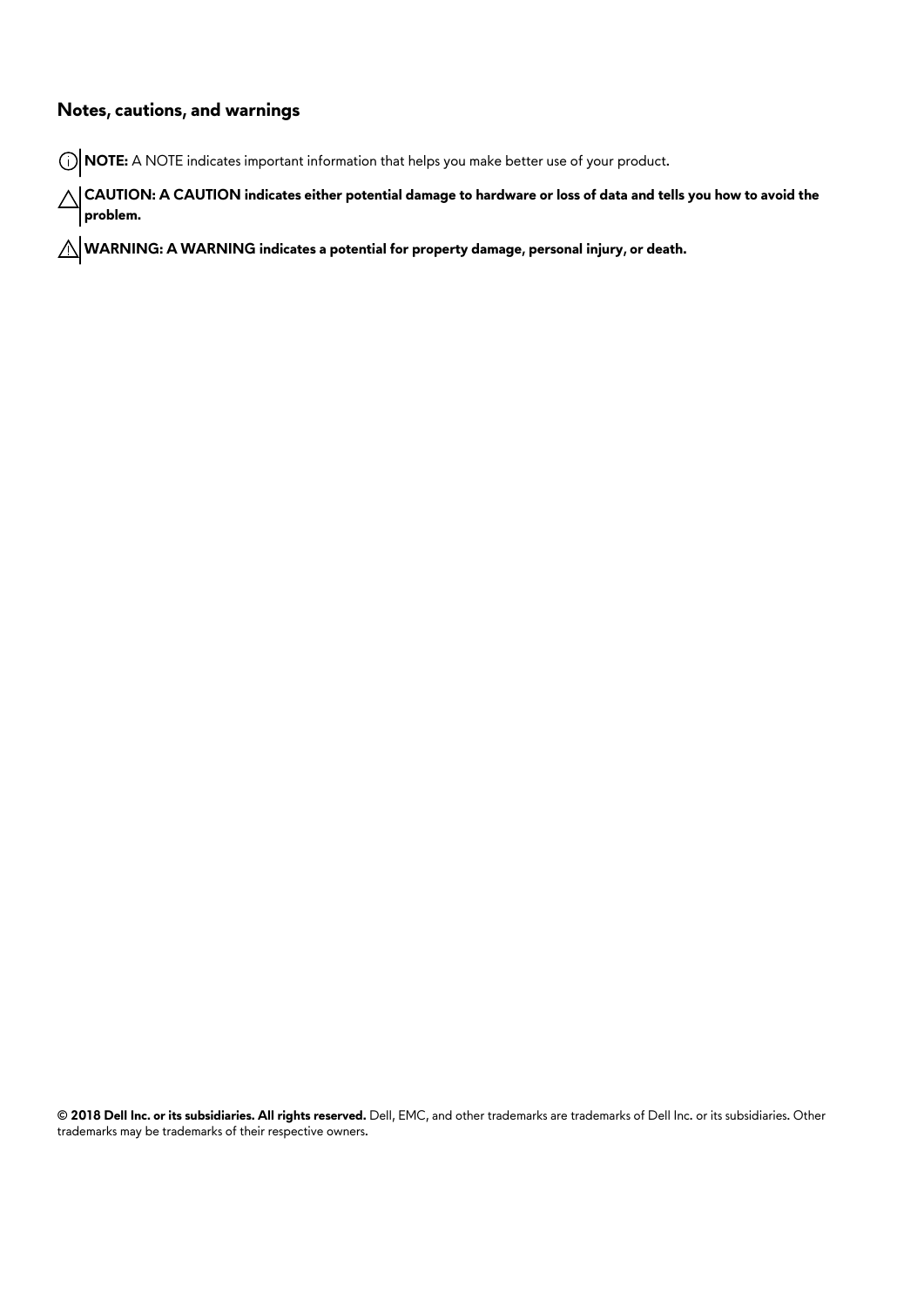## **Introduction**

Alienware Command Center provides a single interface to customize and enhance the gaming experience. The dashboard displays most recently played or added games, and provides game-specific information, themes, profiles, and access to computer settings. You can quickly access settings such as game-specific profiles and themes, lighting, macros, audio, and overclocking that are critical to the gaming experience.

Alienware Command Center also supports **AlienFX 2.0**. AlienFX enables you to create, assign, and share game-specific lighting maps to enhance the gaming experience. It also enables you to create your own individual lighting effects and apply them to the computer or attached peripherals.

Alienware Command Center embeds Overclocking Controls and Peripheral Controls to ensure a unified experience and the ability to link these settings to your computer or game.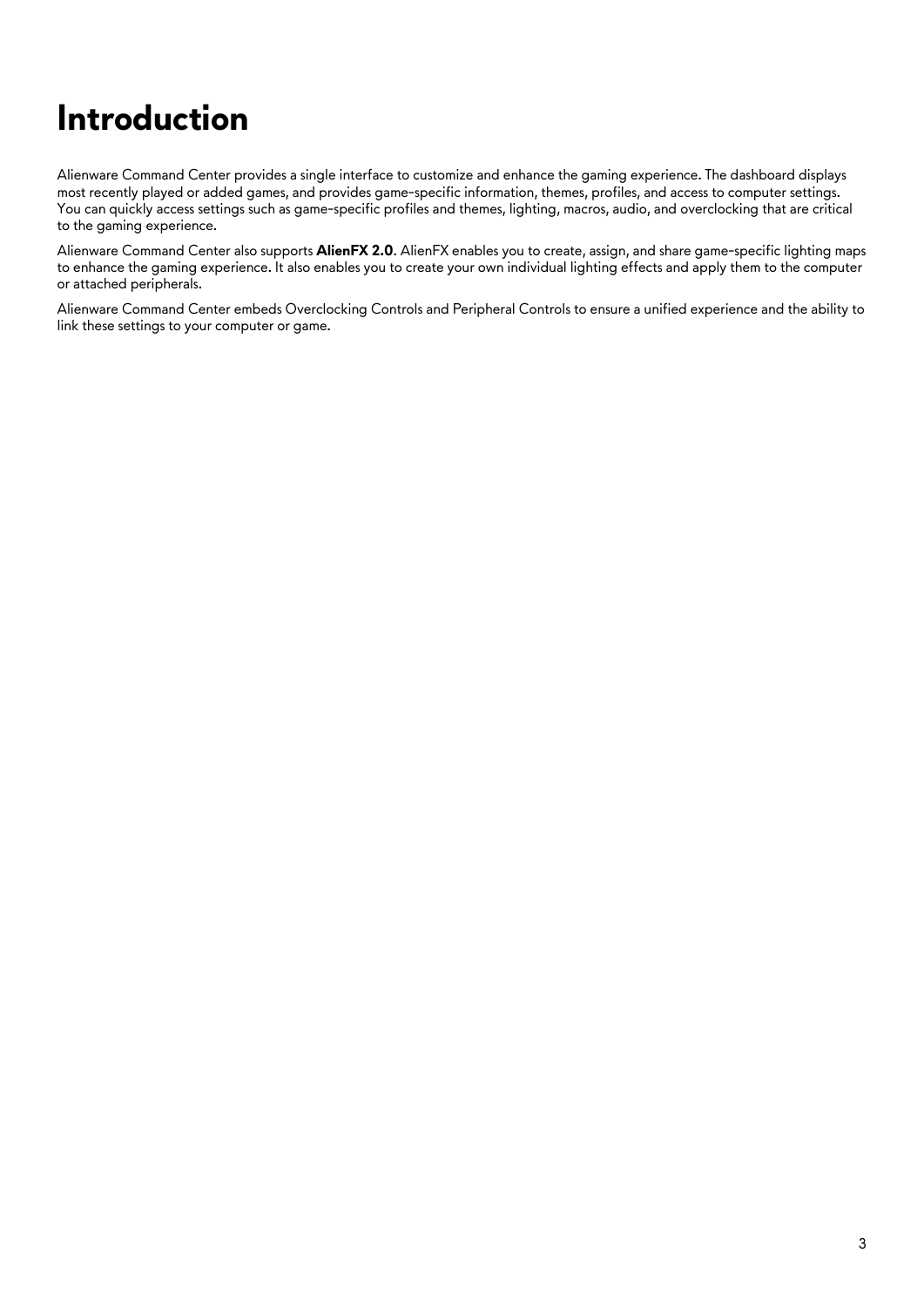## **Features**

The following table describes various features supported in Alienware Command Center.

#### **Table 1. Features**

| Feature                        | <b>Description</b>                                                                                                                                                                                                                                                                                                        |
|--------------------------------|---------------------------------------------------------------------------------------------------------------------------------------------------------------------------------------------------------------------------------------------------------------------------------------------------------------------------|
| Home                           | The home page of Alienware Command Center where you can manage your<br>games and settings easily and enhance the gaming experience.                                                                                                                                                                                       |
|                                | Home also displays gaming information, settings, system themes, and recently<br>played games.                                                                                                                                                                                                                             |
| Library                        | Find, consolidate, and manage games to provide the best gaming experience.                                                                                                                                                                                                                                                |
| <b>FX</b>                      | Create and manage the AlienFX zones. That is specify color, pattern, and<br>themes to different parts of your computer and peripherals.                                                                                                                                                                                   |
|                                | You can create themes and apply lighting to different zones on your<br>computer.                                                                                                                                                                                                                                          |
| Fusion                         | Includes the ability to adjust game-specific Power Management, Sound<br>Management, Overclocking, and Thermal Management features.                                                                                                                                                                                        |
|                                | In addition, it includes frequently used settings such as Power Button Action,<br>Lid Close Action, and Sleep Delay.                                                                                                                                                                                                      |
| Themes                         | Combines settings for your computer or game such as lighting, macros, and<br>device-specific settings. This feature allows your entire environment to change<br>based on the launching or closing of a game.                                                                                                              |
| Profiles                       | Profiles are specific settings that are different from themes, which also enables<br>you to adjust the environment, but are typically changed less often than<br>themes. Examples of profiles are elements such as Sound Management,<br>Power Management, Thermal Controls, and Overclocking.                             |
|                                | Each game or your computer can have a combination of a theme and profiles.                                                                                                                                                                                                                                                |
| Macros                         | Enables you to create, edit, switch, assign, and record a Macro. You can view<br>the active macro profile and also change the existing macro profile.                                                                                                                                                                     |
| Peripheral management          | Enables peripherals to appear in and be managed in Alienware Command<br>Center. Supports key peripheral settings and associates with other functions<br>such as profiles, macros, AlienFX, and game library.<br>$\binom{1}{1}$ <b>NOTE:</b> Peripheral management is supported on selected Alienware<br>peripherals only. |
| Over clocking (OC)<br>Controls | Enables you to set your processor and memory to run at speeds higher than<br>the specified range.                                                                                                                                                                                                                         |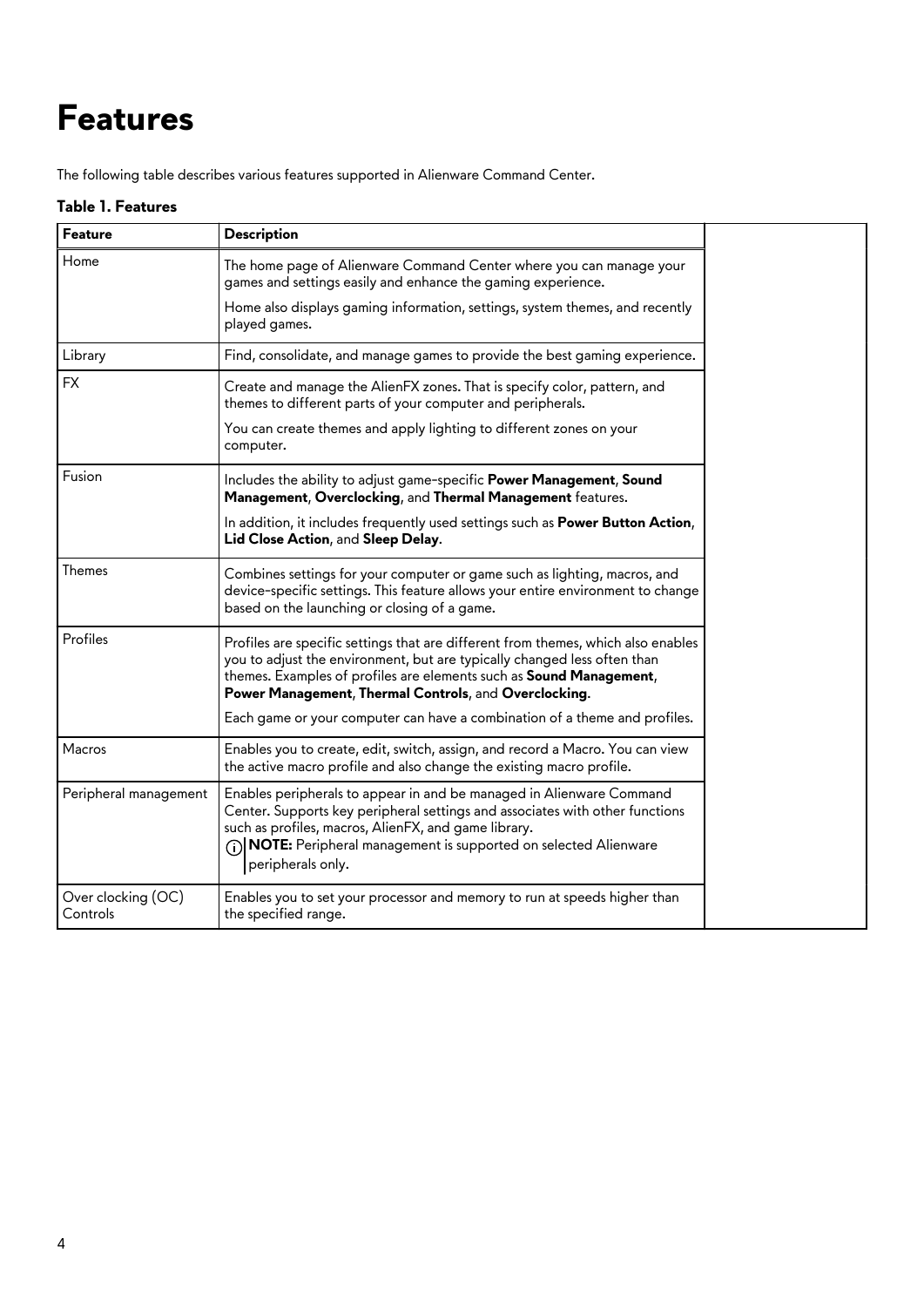# **Alienware Command Center installation**

Before installing Alienware Command Center, ensure that you uninstall the previous version of Alienware Command Center.

## **Installation requirements**

Alienware Command Center can be installed on computers that run on Windows 10 RS3 or later.

## **Installing Alienware Command Center**

Alienware Command Center is installed at the factory.

Follow these steps if you are reinstalling Alienware Command Center:

- **1.** Download and install the latest version of **Alienware Command Center** from one of the following locations:
	- [Dell support site](http://http://www.dell.com/support/home)
	- [Microsoft Store](http://www.microsoft.com/store)
- **2.** Enter the Service Tag of your computer.
- **3.** Run Setup.exe from the Alienware Command Center package. The **Alienware Command Center** installation wizard is displayed.
- **4.** In the **Alienware Command Center** installation wizard, click **Next**.
- **5.** Select one of the following setup types:
	- Complete
	- Custom
- **6.** Navigate to the location where you want to install AWCC and click **Next**.
- **7.** Select the features you want to install, and click **Next**.
- **8.** Click **Install**.
- **9.** Click **Finish** to complete the installation.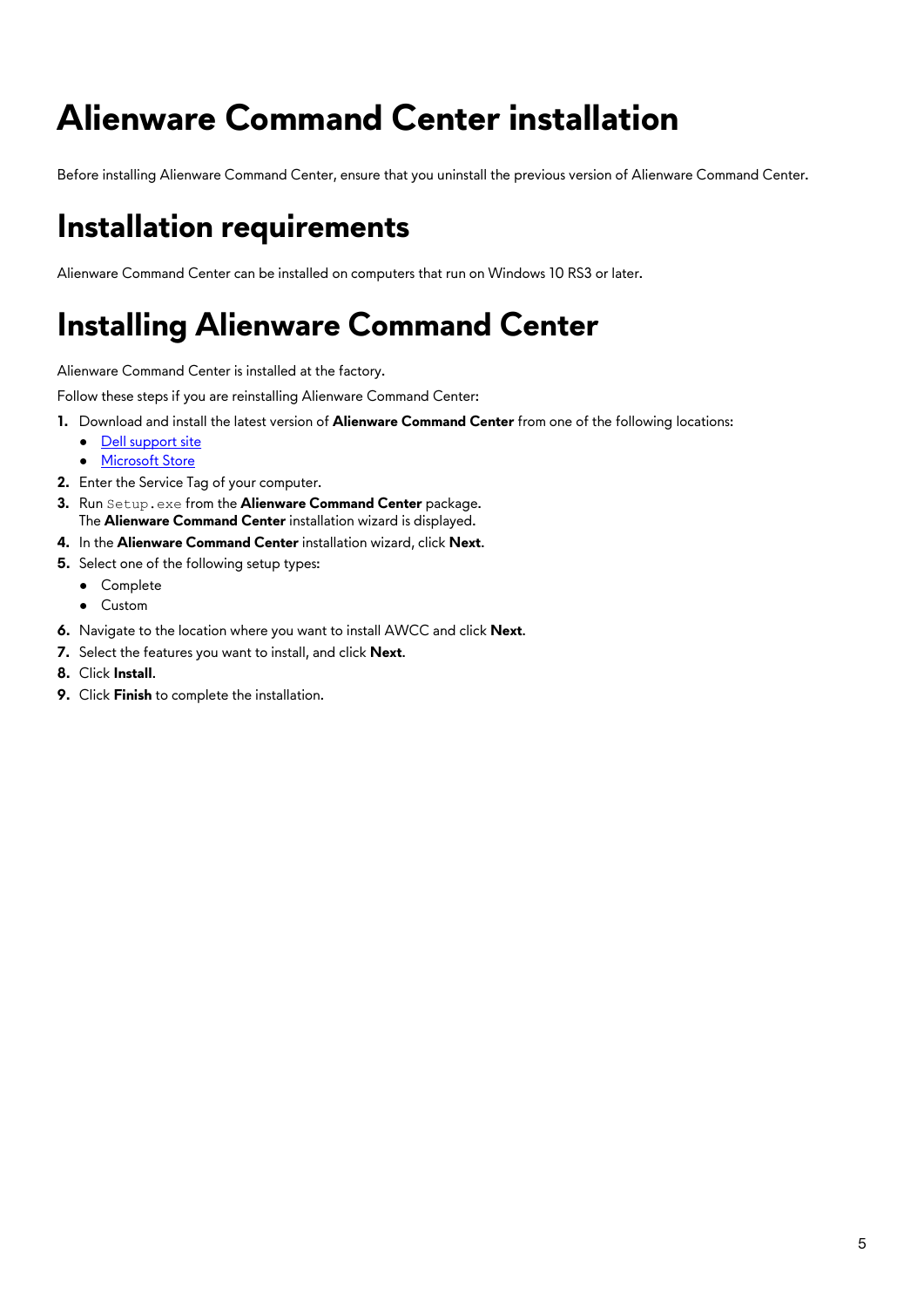# <span id="page-5-0"></span>**Working with Alienware Command Center**

You can customize the user interface of Alienware Command Center to view it in different colors and effects.

The Alienware Command Center user interface consists of the following components:

- Home
- Library
- FX
- **Fusion**

## **Home**

Using the **Home** window, you can perform the following operations:

- Create and apply themes to a game
- Create and apply system theme
- [Add new games to the library](#page-6-0)
- [View most recently played or installed games](#page-7-0)
- [Change the power profile for a game or a system](#page-7-0)

#### **Creating theme**

Follow these steps to create a theme for a game:

- **1.** From the **GAMES** section on the right side of the **HOME** window, select the game for which you want to create a theme.
- On the left side of the **HOME** window, click +. The **FX** window is displayed.
- **3.** In the **CREATE NEW THEME** text box at the top-left corner of the window, type the theme name.
- **4.** On the device image, select one or more zones for which you want to adjust the lighting. You can select one or more zones in one of the following ways:
	- Click the zone itself or the numbered callouts on the device.
	- Click the quick select option to select the zones.
- **5.** In the left panel, click the **LIGHTING** tab and assign the lighting color to the theme using one of the following options:
	- Effects: Select the different types of effects from the **EFFECT** drop-down list.
	- Color palette: Select the required color from the color palette.
	- RGB values: Enter the RGB values to select the required color.
- **6.** In the left panel, click the **MACROS** tab to create and assign macros to the theme.
- **7.** In the left panel, click the **SETTINGS** tab to apply device-specific settings.
- **8.** Click **SAVE THEME**.

The **Theme saved successfully!** message is displayed.

#### **Applying theme to games**

Follow these steps to apply an existing theme to a game:

- **1.** Click **FX** to open the **FX** window.
- **2.** From the **THEMES** section, select the theme that you want to apply to a game. You can view the list of available themes in the list or grid view.
	- $\bullet$  Click  $\equiv$  to view the available themes in list view.
	- Click **II** to view the available themes in grid view.
- **3.** Click **.**, and select **Edit Theme.** The **FX** editing window is displayed.
- **4.** Click **CHOOSE GAME** at the top of the left panel.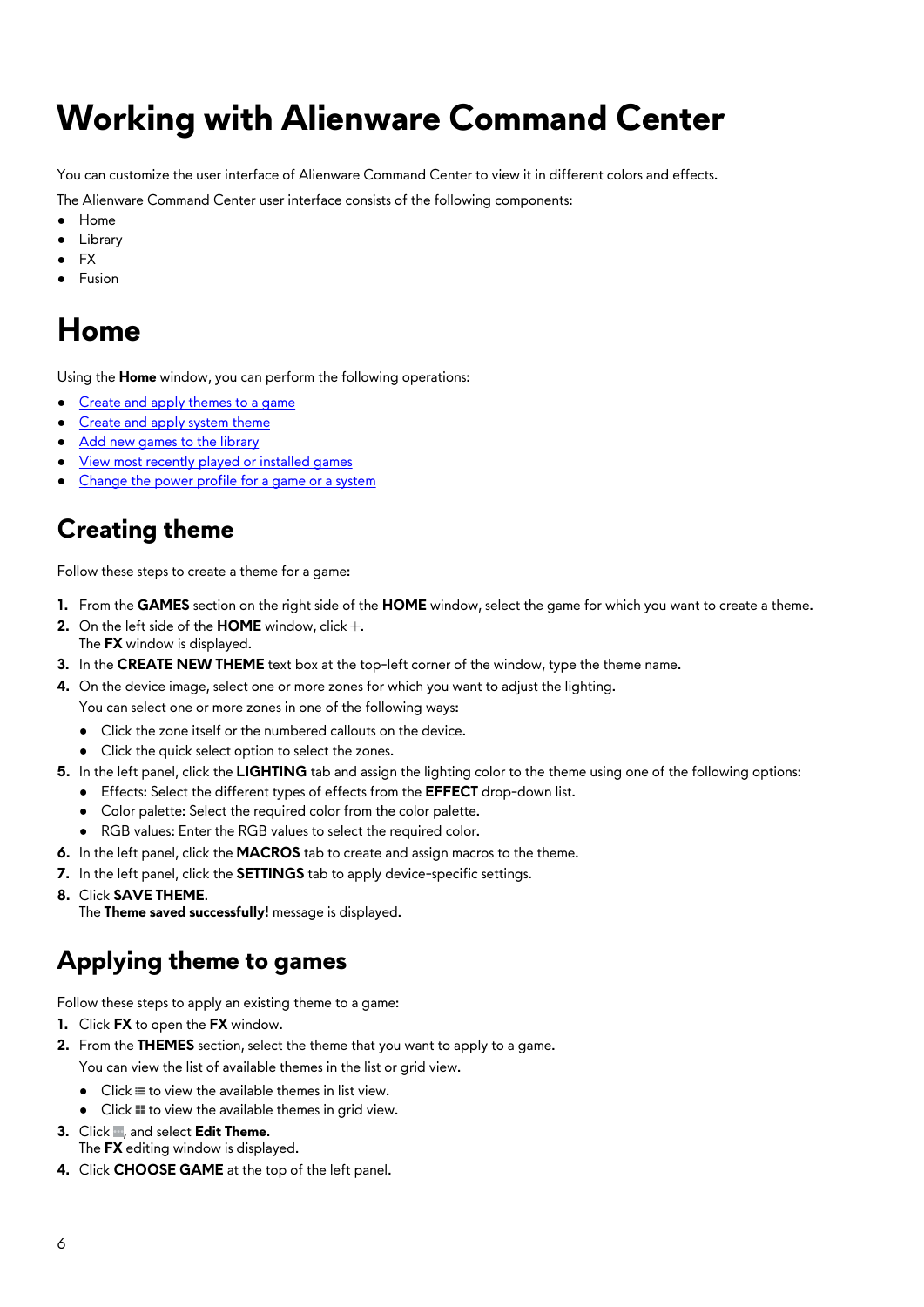- <span id="page-6-0"></span>**5.** Select the game from the displayed list, and click **OK**.
- **6.** Click **SAVE THEME**. The **Theme saved successfully!** message is displayed.

#### **Apply system theme**

Follow these steps to apply and activate a system theme to a game:

**1.** From the **SYSTEM** section in the **HOME** window, select **ACTIVE SYSTEM THEME** from the drop-down list.

You can click one of the following options:

- **GO DARK:** To temporarily turn off all external lighting of your computer.
- GO DIM: To temporarily turn all external lighting to 50% brightness on your computer.
- **GO LIGHT**: To turn your external lighting back on for all zones on your computer or peripherals. **GO LIGHT** is available only after **GO DARK** is chosen.
- **BROWSE THEMES:** To browse the existing themes.
- **2.** Click **to edit the existing system theme.** The **FX** window is displayed.
- **3.** In the FX Control Panel, change the required lighting, macro settings, and device settings.
- **4.** Click **SAVE THEME**. The **Theme saved successfully!** message is displayed.

#### **Changing your system theme**

Follow these steps to modify your system theme:

- **1.** At the bottom of the **HOME** window, click to modify your system theme. The **FX** window is displayed.
- **2.** Select one or more zones on the device image for which you want to adjust the lighting. You can select one or more zones in one of the following ways:
	- Click the zone or click the numbered callouts.
	- Click the quick select option to select the zones.
- **3.** In the left panel, click the **LIGHTING** tab and assign the lighting color to the theme using one of the following options:
	- Effects: Select the different types of effects from the **EFFECT** drop-down list.
	- Color palette: Select the required color from the color palette.
	- RGB values: Enter the RGB values to select the required color.
- **4.** In the left panel, click the **MACROS** tab to create and assign macros to the theme.
- **5.** In the left panel, click the **SETTINGS** tab to apply the device-specific light settings.
- **6.** Click **SAVE THEME**.

The **Theme saved successfully!** message is displayed.

#### **Adding new games to library**

Follow these steps to add new games to the library:

**1.** From the **GAMES** section in the **HOME** window, click **ADD GAMES**.

The **LIBRARY** window is displayed. The Alienware Command Center automatically searches the games that are installed in your computer. The automatic search takes approximately 20 seconds to complete.

Games are automatically added to the library once the search is complete.

**2.** Click sample to use the **MANUAL** game scan if your game was not found automatically.

A list of applications found in your computer is displayed.

- **a.** Select the check box next to the application name to add it into the library.
- **b.** Click **ADD TO LIBRARY** at the bottom-right corner of the window.
- The selected application is added to the library and displayed in the **LIBRARY** window.
- **3.** If your desired application is still not found, you can manually add an application using the following steps:
	- **a.** Click **BROWSE** at the bottom left-corner of the manual games scan panel.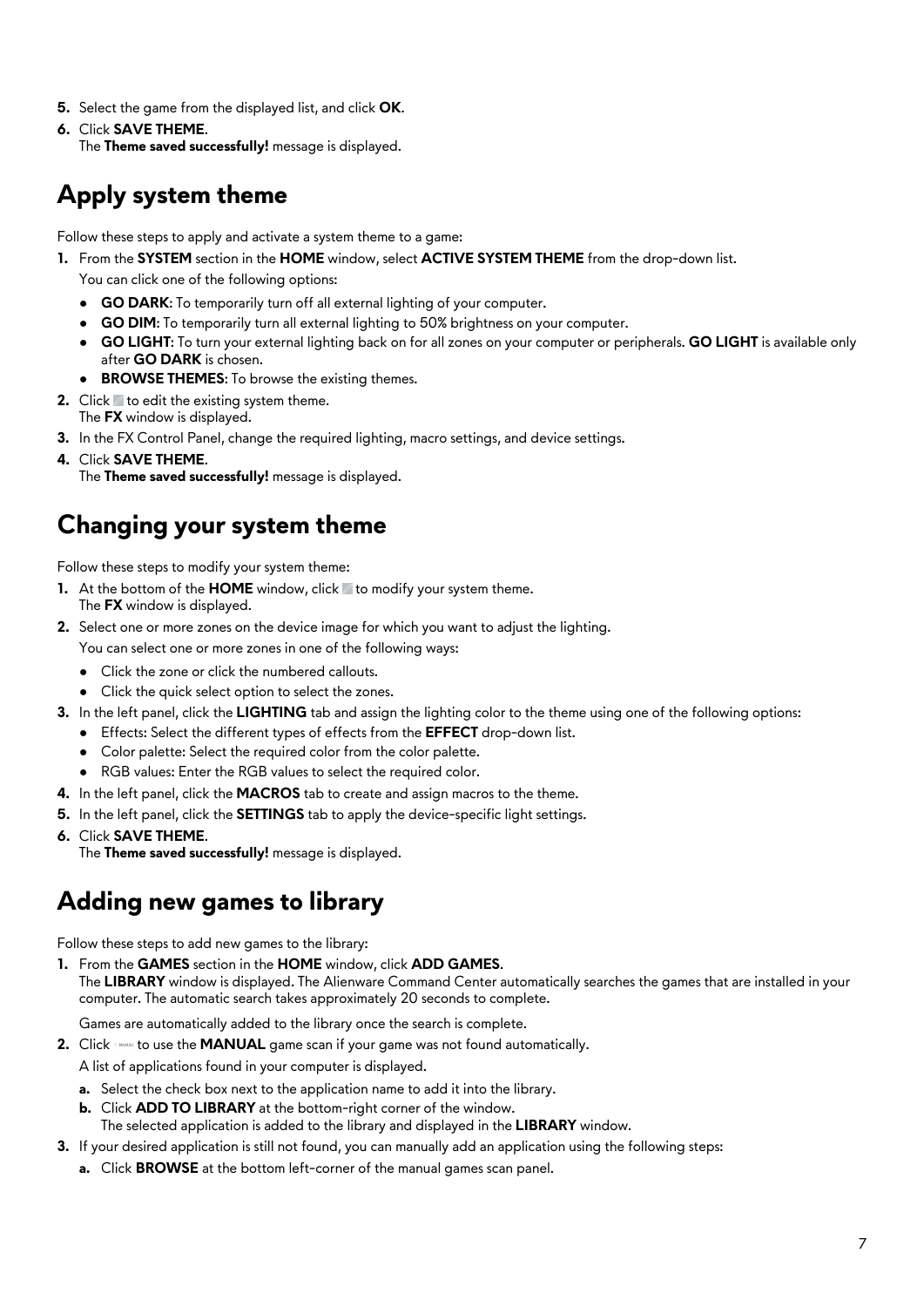<span id="page-7-0"></span>The **Open** dialog box is displayed.

**b.** Browse and select the required game in your computer. The newly added game is displayed under the **ALL** tab in the **LIBRARY** window.

#### **View recently played and installed games**

Open the **HOME** window. The most recently launched and installed games are displayed in the **GAMES** section.

#### **Creating a profile for a game or your computer**

Follow these steps to create a profile for a game or your computer:

- **1.** In the **HOME** window, click a profile box.
- **2.** Click **NEW PROFILE** from the end of the displayed list.
	- The appropriate **FUSION** module is displayed with a new profile created.
- **3.** Modify your profile.
- **4.** Click **SAVE**.

#### **Change a profile for a game or your computer**

Follow these steps to change a profile for a game or your computer:

Click the **FUSION** window to modify the power settings applicable to the power profiles.

- **1.** In the **HOME** window, click a profile box.
- **2.** Click any profile from the displayed list. The selected profile becomes the default profile for the current game, or for your system.

## **Library**

The **LIBRARY** window integrates game mode and game-defaults functionality. It serves as a library that finds, consolidates, and enables you to manage your games to provide the best gaming experience.

Using the **LIBRARY** window, you can perform the following operations:

- Add new games to the library
- View game details
- Change game artwork
- Delete game
- Add games to the Favorites

#### **Searching existing games in the library**

Follow these steps for searching an existing game in the library:

- **1.** In the **HOME** window, click **OPEN LIBRARY** or click **LIBRARY** at the top of the application. The **LIBRARY** window is displayed.
- **2.** Click **a**, and then type the game name. A filtered list of games is displayed in the library.

#### **Adding new games to library**

Follow these steps to add new games to the library:

**1.** From the **GAMES** section in the **HOME** window, click **ADD GAMES**. The **LIBRARY** window is displayed. The Alienware Command Center automatically searches the games that are installed in your computer. The automatic search takes approximately 20 seconds to complete.

Games are automatically added to the library once the search is complete.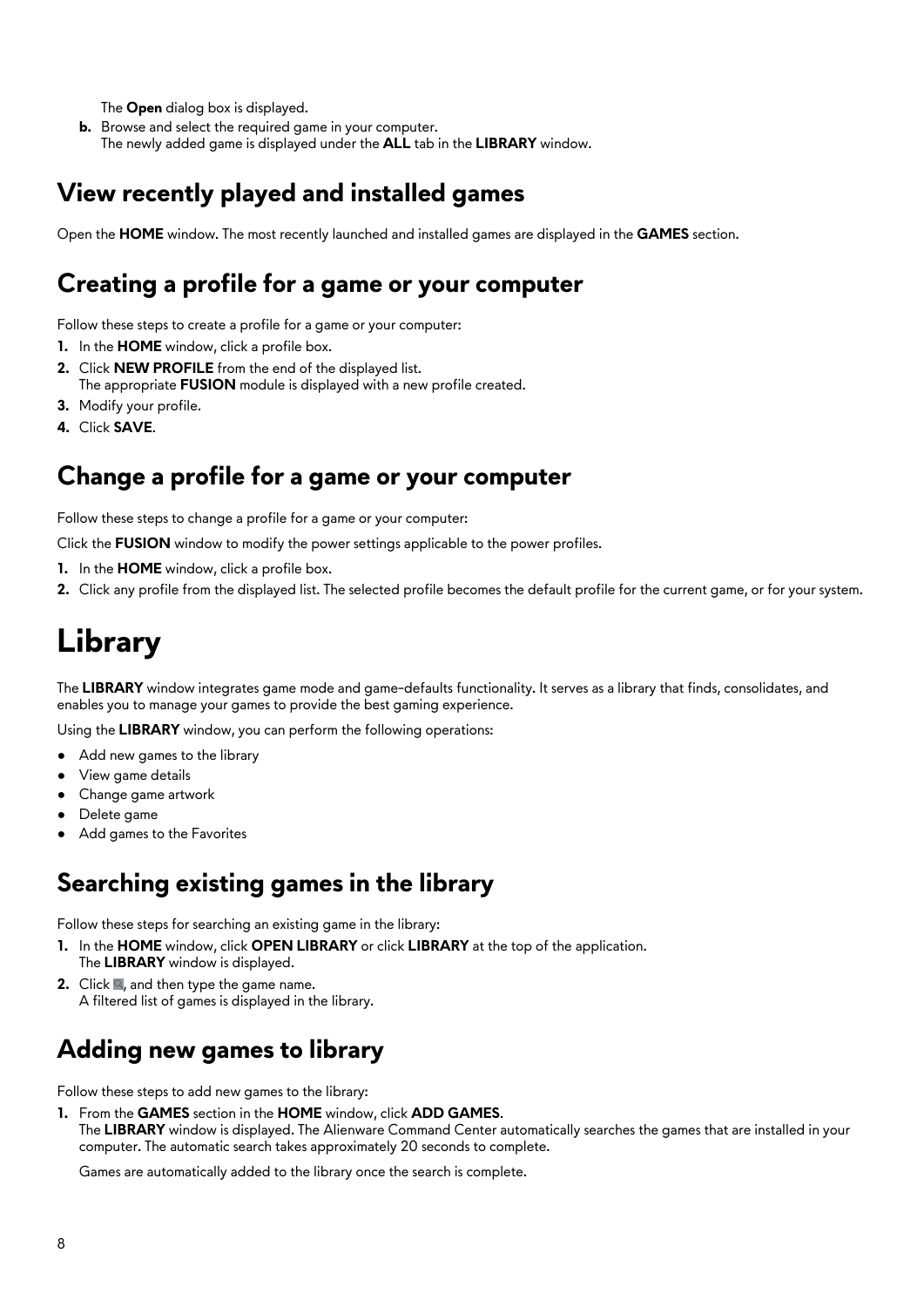- **2.** Click state to use the **MANUAL** game scan if your game was not found automatically.
	- A list of applications found in your computer is displayed.
	- **a.** Select the check box next to the application name to add it into the library.
	- **b.** Click **ADD TO LIBRARY** at the bottom-right corner of the window.
	- The selected application is added to the library and displayed in the **LIBRARY** window.
- **3.** If your desired application is still not found, you can manually add an application using the following steps:
	- **a.** Click **BROWSE** at the bottom left-corner of the manual games scan panel. The **Open** dialog box is displayed.
	- **b.** Browse and select the required game in your computer. The newly added game is displayed under the **ALL** tab in the **LIBRARY** window.

#### **Viewing recently played and installed games**

Open the **HOME** window. The most recently launched and installed games are displayed under the **GAMES** section.

#### **Changing game artwork**

Follow these steps to change the game artwork:

- **1.** In the **HOME** window, click **OPEN LIBRARY**. The **LIBRARY** window is displayed.
- **2.** Click  $\mathbb{N}$  on your desired game, and then click **Change Game Artwork**.
- **3.** Browse and select the desired artwork.
- **4.** Crop your desired artwork to fit.
- **5.** Click **OK**.

#### **Deleting game from the library**

Follow these steps to delete a game from the library:

- **1.** In the **HOME** window, click **OPEN LIBRARY**. The **LIBRARY** window is displayed.
- **2.** In the **ALL** tab, select the game that you want to delete.
- **3.** Click  $\mathbb{N}$  and then select Delete Game. The game is deleted from the library.

#### **Adding games to Favorites**

Follow these steps to add games to the **FAVORITES** tab:

- **1.** In the **HOME** window, click **OPEN LIBRARY**. The **LIBRARY** window is displayed.
- **2.** Select the game that you want to add into the **FAVORITES** tab.
- **3.** Click  $\hat{\alpha}$  to add the selected game to the **Favorites** tab. The selected game is displayed in the **FAVORITES** tab.

## **FX**

AlienFX enables you to control the lighting behavior of your computer and other AlienFX-compatible devices connected to your computer by creating themes. You can assign themes to indicate events such as receiving new email, computer going into sleep mode, opening a new application, and so on.

The **FX** window enables you to quickly change the lighting behavior of AlienFX compatible computer devices.

Using the **FX** window, you can perform the following operations:

**[Create theme](#page-5-0)**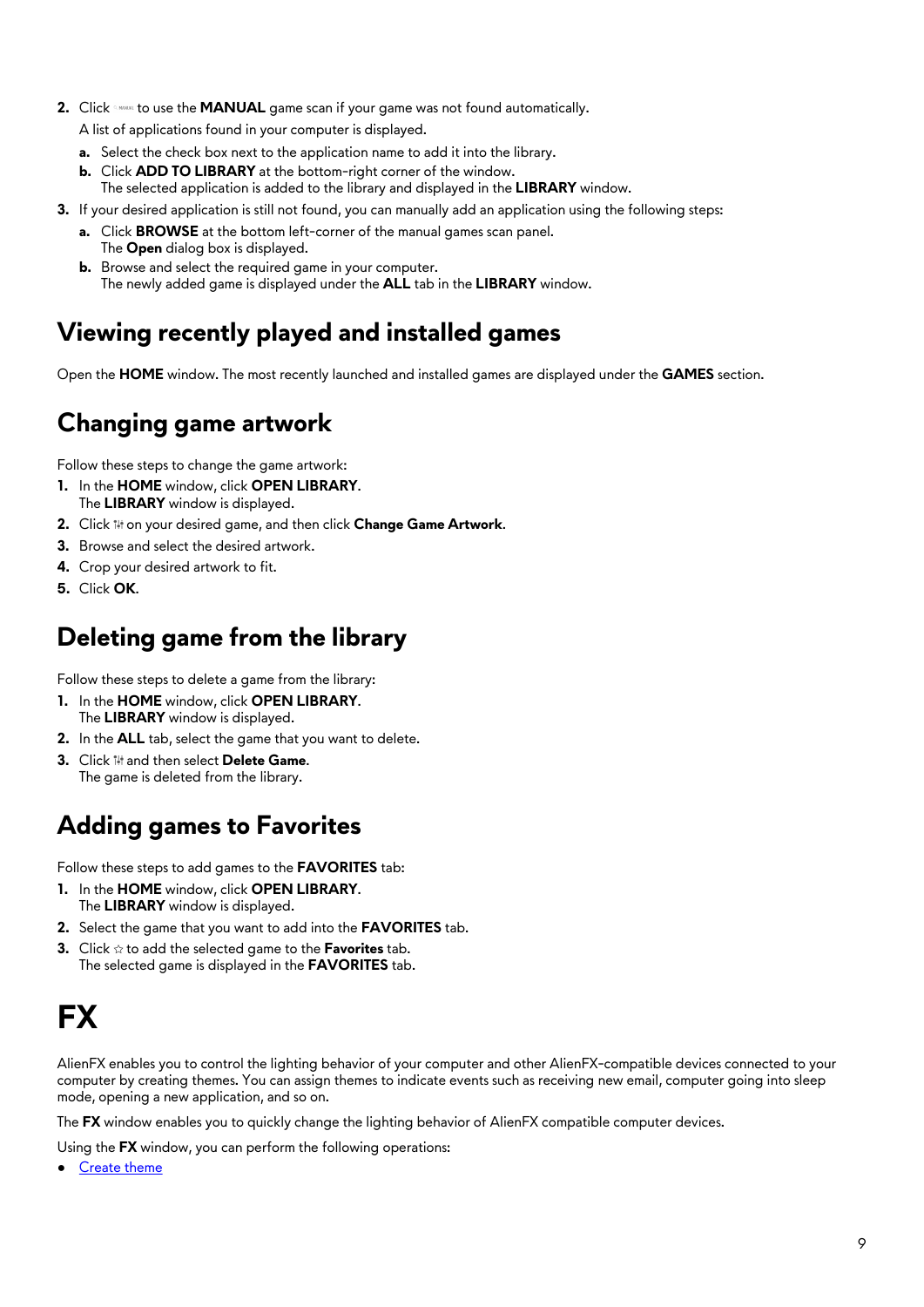- [Assign theme to a game](#page-5-0)
- Create new macro
- **[Browse existing themes](#page-10-0)**
- [Edit existing theme](#page-10-0)
- **[Duplicate theme](#page-10-0)**
- [Delete existing theme](#page-10-0)

#### **Creating theme**

Follow these steps to create a theme for a game:

- **1.** From the **GAMES** section on the right side of the **HOME** window, select the game for which you want to create a theme.
- **2.** On the left side of the  $HOME$  window, click  $+$ . The **FX** window is displayed.
- **3.** In the **CREATE NEW THEME** text box at the top-left corner of the window, type the theme name.
- **4.** On the device image, select one or more zones for which you want to adjust the lighting.

You can select one or more zones in one of the following ways:

- Click the zone itself or the numbered callouts on the device.
- Click the quick select option to select the zones.
- **5.** In the left panel, click the **LIGHTING** tab and assign the lighting color to the theme using one of the following options:
	- Effects: Select the different types of effects from the **EFFECT** drop-down list.
	- Color palette: Select the required color from the color palette.
	- RGB values: Enter the RGB values to select the required color.
- **6.** In the left panel, click the **MACROS** tab to create and assign macros to the theme.
- **7.** In the left panel, click the **SETTINGS** tab to apply device-specific settings.
- **8.** Click **SAVE THEME**. The **Theme saved successfully!** message is displayed.

#### **Applying theme to games**

Follow these steps to apply an existing theme to a game:

- **1.** Click **FX** to open the **FX** window.
- **2.** From the **THEMES** section, select the theme that you want to apply to a game. You can view the list of available themes in the list or grid view.
	- $\bullet$  Click  $\equiv$  to view the available themes in list view.
	- $\bullet$  Click  $\blacksquare$  to view the available themes in grid view.
- **3.** Click **.**, and select **Edit Theme.** The **FX** editing window is displayed.
- **4.** Click **CHOOSE GAME** at the top of the left panel.
- **5.** Select the game from the displayed list, and click **OK**.
- **6.** Click **SAVE THEME**. The **Theme saved successfully!** message is displayed.

#### **Creating macros**

Follow these steps to create a macro:

- **1.** In the FX Control Panel, click the **MACROS** tab.
- **2.** In the **ACTIVE SYSTEM THEME** section, click **MACROS**. A pop-up menu appears prompting you to select the device to which you want to apply macros.
- **3.** In the **MACROS** tab, click **+** to create a macro. The **CREATE NEW MACRO** dialog box is displayed.
- **4.** In the **CREATE NEW MACRO** dialog box, enter the macro name, and then click the following tabs: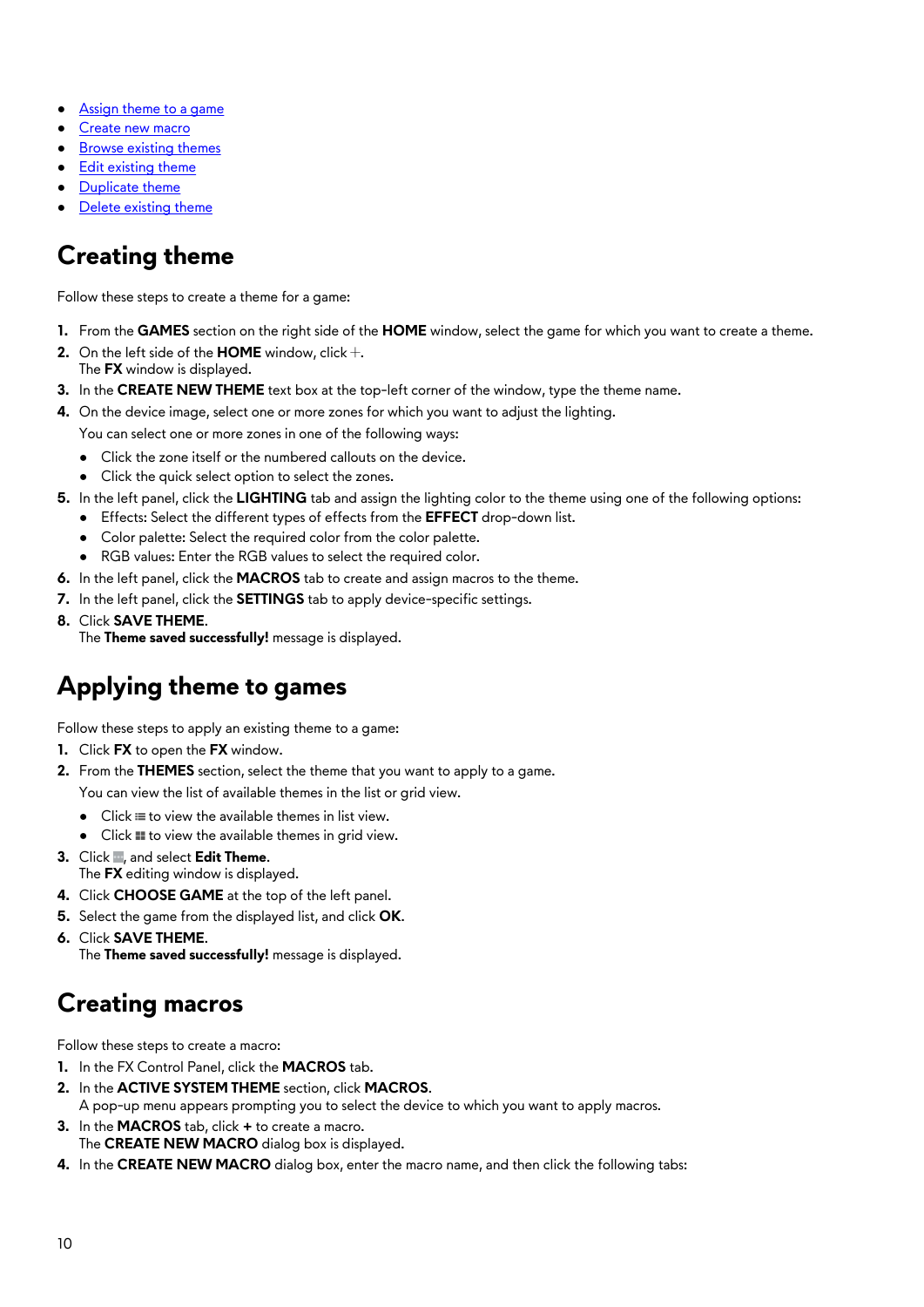- <span id="page-10-0"></span>**• KEYSTROKE:** To assign a macro for a particular keystroke on the Alienware keyboard.
- **MACRO**: To create complex macros, record actions, and assign the keystrokes to the macro. Click **REC** and **STOP** to start and stop recording the macro, respectively.
- **SHORTCUT:** To enter a shortcut to a program, folder, or website. Click **SAVE SHORTCUT** to save the shortcut created.
- **TEXT BLOCK:** To enter some repetitive text when a keystroke is pressed.
- **5.** Click **SAVE MACRO** to save the macro.
- **6.** Click **SAVE THEME** to apply the macro to the theme.

#### **Browsing themes**

Follow these steps to browse the existing themes:

1. In the **THEMES** section, click in or in to view the themes in list view or grid view, respectively. You can also enter the theme name to search a theme.

The theme is displayed in the list.

- **2.** Click the theme to make the necessary changes.
- **3.** Click to edit theme.
- **4.** Click to activate the selected theme as an active master theme. The **MAKE ACTIVE MASTER THEME** dialog box is displayed.
- **5.** Select the following theme components to make the selected theme as an active master theme.
	- **LIGHTING**
	- **MACROS**
	- **SETTINGS**
- **6.** Click **ACTIVATE**. The theme is activated as an active master theme.

#### **Editing themes**

Follow these steps to edit an existing theme:

- **1.** In the **THEMES** section, select the theme that you want to edit and click ... A pop-up menu is displayed.
- **2.** Click **Edit Theme**.
- **3.** Make the necessary changes to the theme settings and click **SAVE THEME**.

## **Duplicating themes**

Follow these steps to duplicate a theme:

- **1.** In the **THEMES** section, click  $\equiv$  or  $\equiv$  to view the themes in the list view or grid view, respectively.
- **2.** Select the theme that you want to duplicate and click ... A pop-up menu is displayed.
- **3.** Click **Duplicate Theme**. The **DUPLICATE THEME** dialog box is displayed.
- **4.** Enter the new name for the theme.
- **5.** Choose the following theme components that you want to duplicate:
	- **LIGHTING**
	- **MACROS**
	- **SETTINGS**
- **6.** Click **DUPLICATE**.

The existing theme settings are duplicated to the new theme and the **Theme updated successfully!** message is displayed.

#### **Deleting themes**

Follow these steps to delete an existing theme: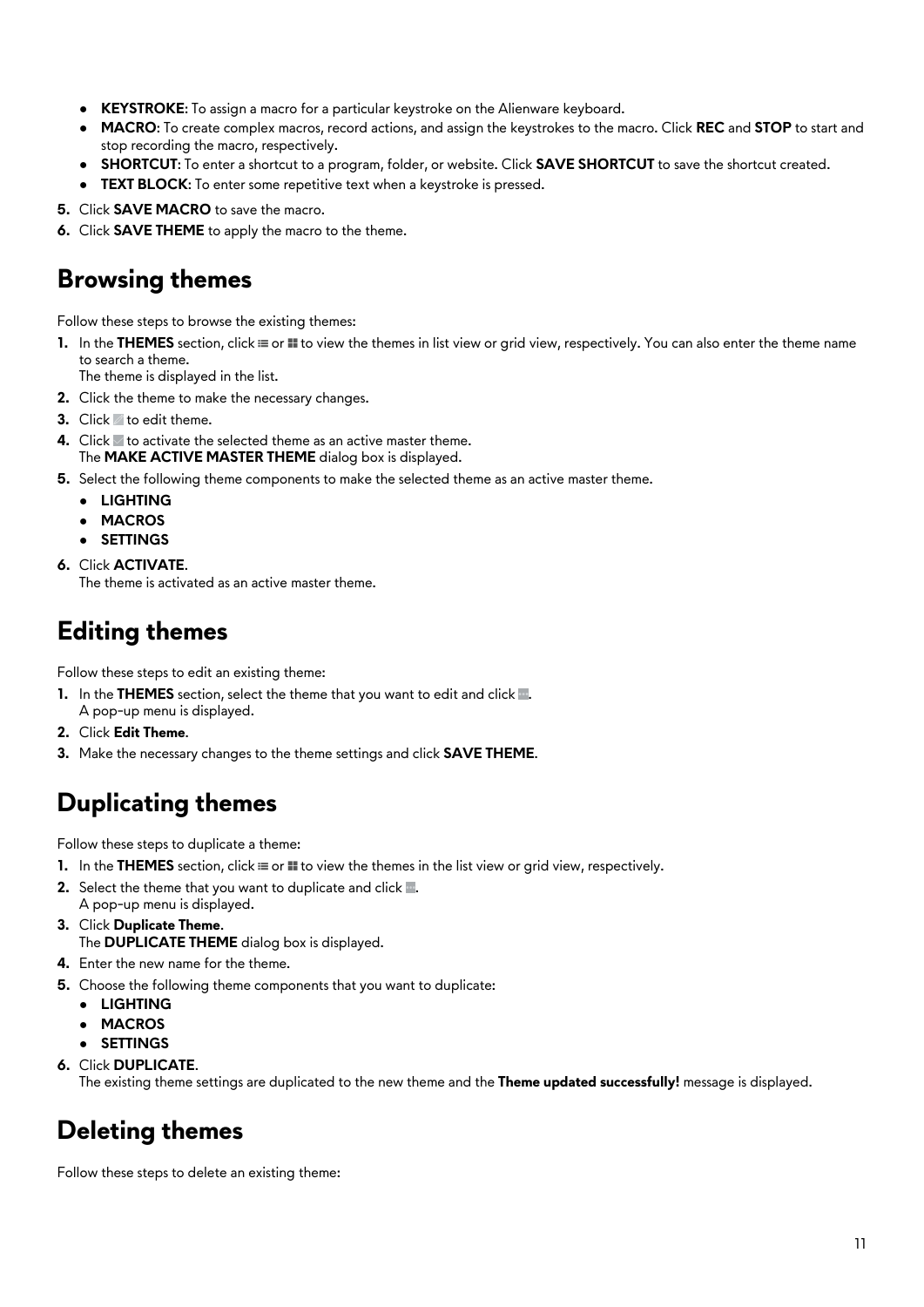- **1.** In the **THEMES** section, click  $\equiv$  or  $\equiv$  to view the themes in the list view or grid view, respectively.
- **2.** Select the theme that you want to delete and click ... A pop-up menu is displayed.
- **3.** Click **Delete Theme**.

The **Delete Theme** dialog box appears prompting you to confirm the theme deletion.

**NOTE:** The theme settings are all deleted when you delete a theme.

**4.** Click **Yes** to confirm the deletion. The selected theme is deleted from the theme list.

## **Fusion**

Fusion provides access to the power management controls on your computer and enables you to change, create, and customize the power plan to help improve energy efficiency and performance.

Fusion provides access to other settings for your computer including power management, audio controls, audio recon, thermals, and overclocking controls. These settings can be used to create profiles which can be applied to games or your computer.

- Using the **FUSION** window, you can perform the following operations:
- Create overclock profiles
- Assign an overclock profile to your computer
- [Duplicate overclock profile](#page-12-0)
- **[Revert overclock profile settings](#page-12-0)**
- [Create thermal profile](#page-12-0)
- [Create power profile](#page-12-0)
- [Create audio profile](#page-13-0)
- [Create audio recon profile](#page-13-0)

#### **Creating overclock profiles**

Follow these steps to create an overclock profile:

- **1.** Click **to** create an overclock profile.
- **2.** In the **Overclock Profiles** section, click **NEW PROFILE**.
- **3.** In the left pane, enter the profile name.
- **4.** In the right pane, set the CPU and GPU settings.
- **5.** In the right pane, click the **ADVANCED VIEW** tab, and then drag the slider to set the following settings:
	- Frequency
	- Voltage
	- Voltage Offset
- **6.** Click **TEST & SAVE**.

A pop-up window appears and begins testing the profile's settings. After testing the overclock profile, the test result is displayed.

**7.** Click **SAVE** if the test is successful.

The overclock profile is saved and the saved profile is displayed in the overclock profile list.

**8.** If the test is not successful, a dialog box is displayed, prompting you to confirm the recommended settings by Alienware Command Center. Click **Yes**.

The recommended settings are displayed in the right pane under the **ADVANCED VIEW** tab.

**9.** Click **SAVE** to save the recommended settings.

#### **Assigning overclock profile to your computer**

Follow these steps to assign an overclock profile to your computer:

- **1.** Click **n**ext to the overclock profile. The overclock profile is activated.
- **2.** Click **MY SYSTEM** to link the overclock profile to your computer.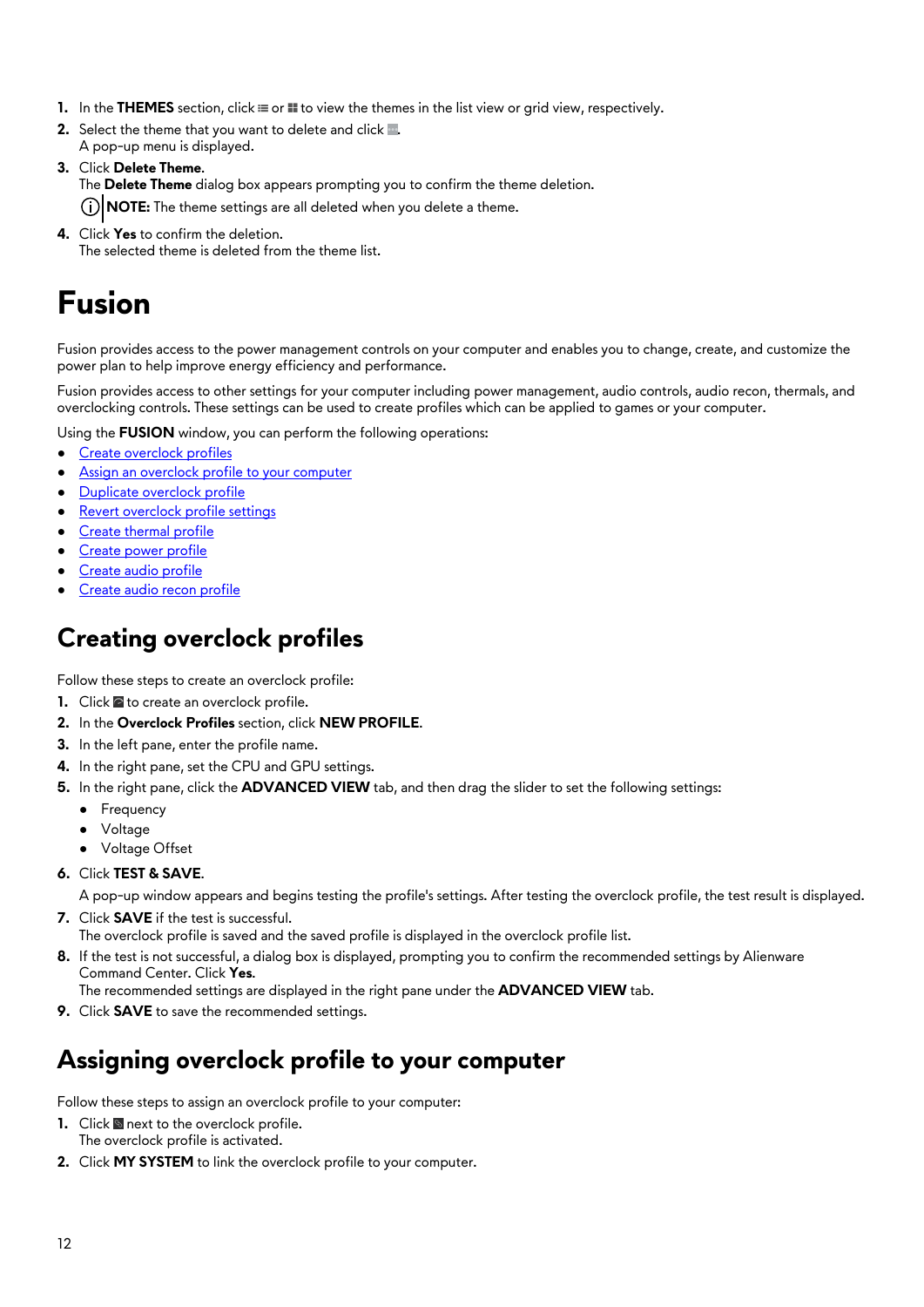<span id="page-12-0"></span>**3.** Click **OK**.

The overclock profile is linked to your computer.

## **Duplicating overclock profile**

Follow these steps to duplicate an overclock profile:

- **1.** Right-click the profile that you to duplicate. A pop-up menu is displayed.
- **2.** Click **Duplicate**. The **DUPLICATE PROFILE** dialog box is displayed.
- **3.** Click **SAVE**.

The duplicate overclock profile is displayed in the overclock profile list.

## **Reverting overclock profile settings**

You can revert the overclock profile settings to previously saved profile settings.

Follow these steps to revert the overclock profile settings:

- **1.** Click the overclock profile.
- **2.** In the right pane, click the **ADVANCED NEW** tab.
- **3.** Click **REVERT**. The overclock profile settings is saved to previously saved settings.

#### **Creating thermal profiles**

You can create thermal profiles to set the temperature and speed of the following fans:

- CPU fan
- GPU fan
- PCI fan

Follow these steps to create the thermal profile:

- 1. In the **FUSION** window, click ... The Fusion module for thermals is displayed.
- **2.** In the **THERMAL PROFILES** section, click **NEW PROFILE** to create a new thermal profile.
- **3.** Click **ADVANCED VIEW** to set the temperature and speed of the fan.
- **4.** Click **OK**.
- **5.** Click **SAVE**.

The newly created thermal profile is displayed in the **THERMAL PROFILES** list.

#### **Creating power profiles**

You can create power profiles to set the power and battery settings.

Follow these steps to create the power profile:

- **1.** In the **FUSION** window, click ...
- The Fusion module for power management is displayed.
- **2.** In the **Power Management** section, click **NEW PROFILE** to create a new power profile.
- **3.** Enter the name of the power profile.
- **4.** Click **OK**.
	- The newly created power profile is displayed in the **Power Management** section.
- **5.** Select the power management profile and set the power and battery settings.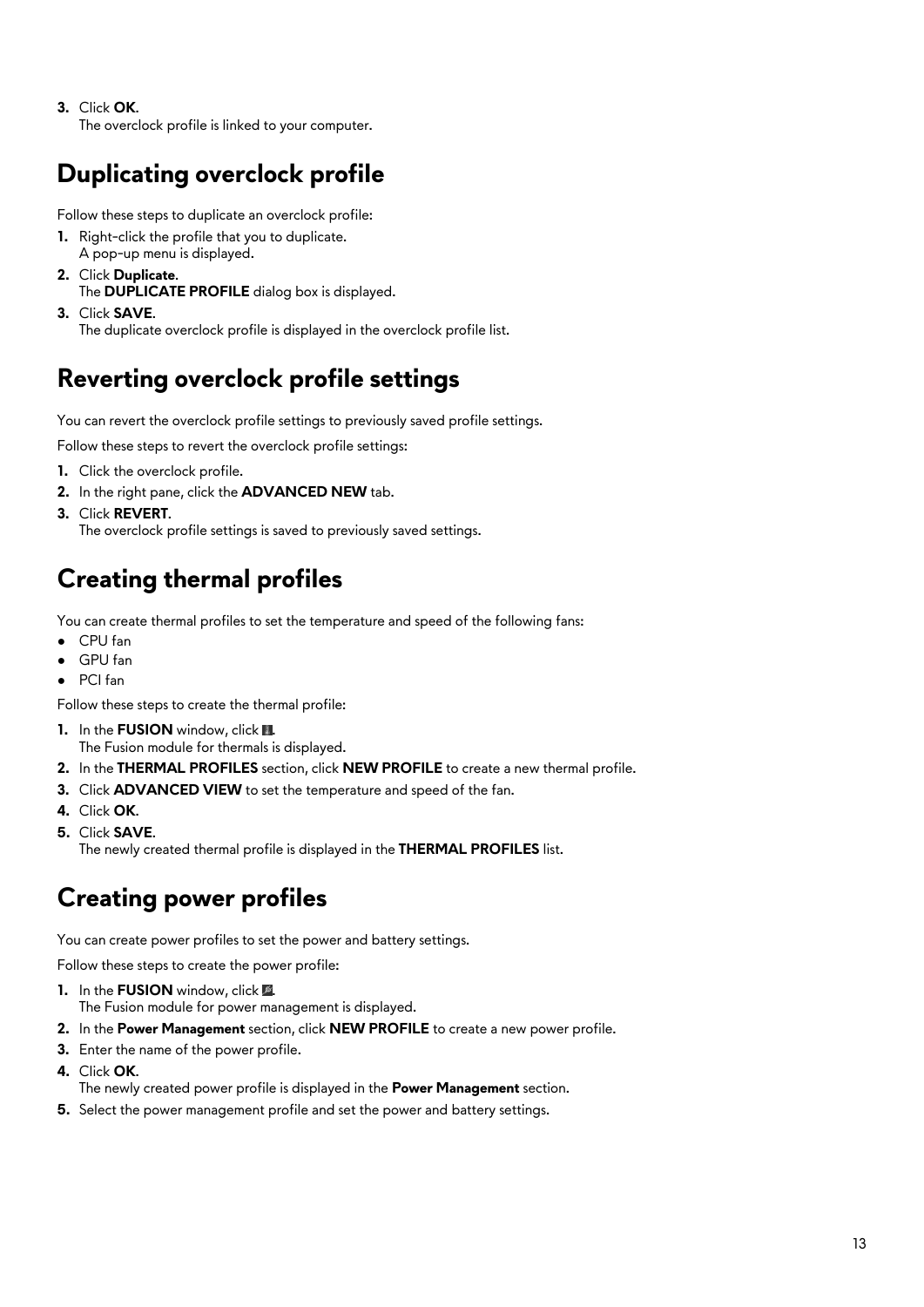## <span id="page-13-0"></span>**Creating audio profiles**

Follow these steps to create an audio profile:

- **1.** In the **FUSION** window, click ... The Fusion module for audio is displayed.
- **2.** In the **AUDIO PROFILES** section, click **NEW PROFILE** to create a new audio profile.
- **3.** Enter the name of the power profile.
- **4.** Set the following settings:
	- Microphone volume
	- Audio effects
	- Custom EQ
- **5.** Click **SAVE**.

The newly created audio profile is displayed in the **AUDIO PROFILES** section.

#### **Creating audio recon profiles**

Follow these steps to create an audio recon profile:

- 1. In the **FUSION** window, click ... The Fusion module for audio recon is displayed.
- **2.** In the **RECON PROFILES** section, click **NEW PROFILE** to create an audio recon profile.
- **3.** Enter the name of the audio recon profile.
- **4.** Set the audio recon settings.
- **5.** Click **SAVE**.

The newly created audio recon profile is displayed in the **RECON PROFILES** section.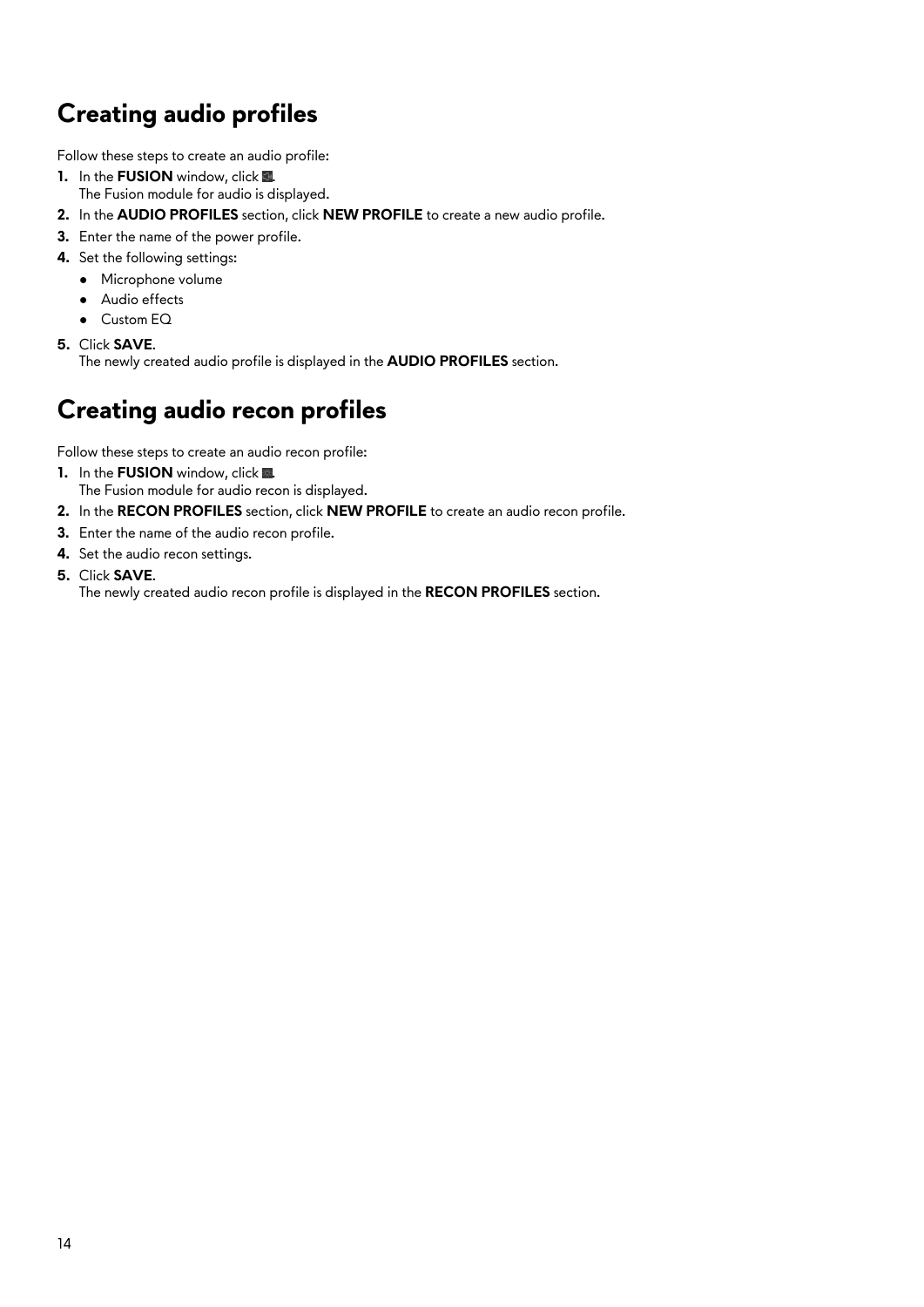# **Customizing user interface settings**

You can customize the user interface of Alienware Command Center to view it in different colors and effects.

Follow these steps to customize the Alienware Command Center user interface:

- **1.** Apply one of the following modes:
	- **Dark**: To view the interface in Dark mode.
	- **Light**: To view the interface in Dark mode.
- **2.** Click  $\mathbb{N}$  at the top of the Alienware Command Center. A drop-down menu is displayed.
- **3.** In the **Interface Settings** section, select the UI highlight color and effect.
- **4.** In the **UI Highlight Color** section, select one of the following:
	- **Auto Managed:** The UI color is displayed based on the active system theme.
	- **Fixed**: Select a fixed color that you want to view in the user interface.
- **5.** In the **Particle Effects** section, you can select one of the following effects:
	- Off
	- Waveform
	- Smoke
	- Galaxy